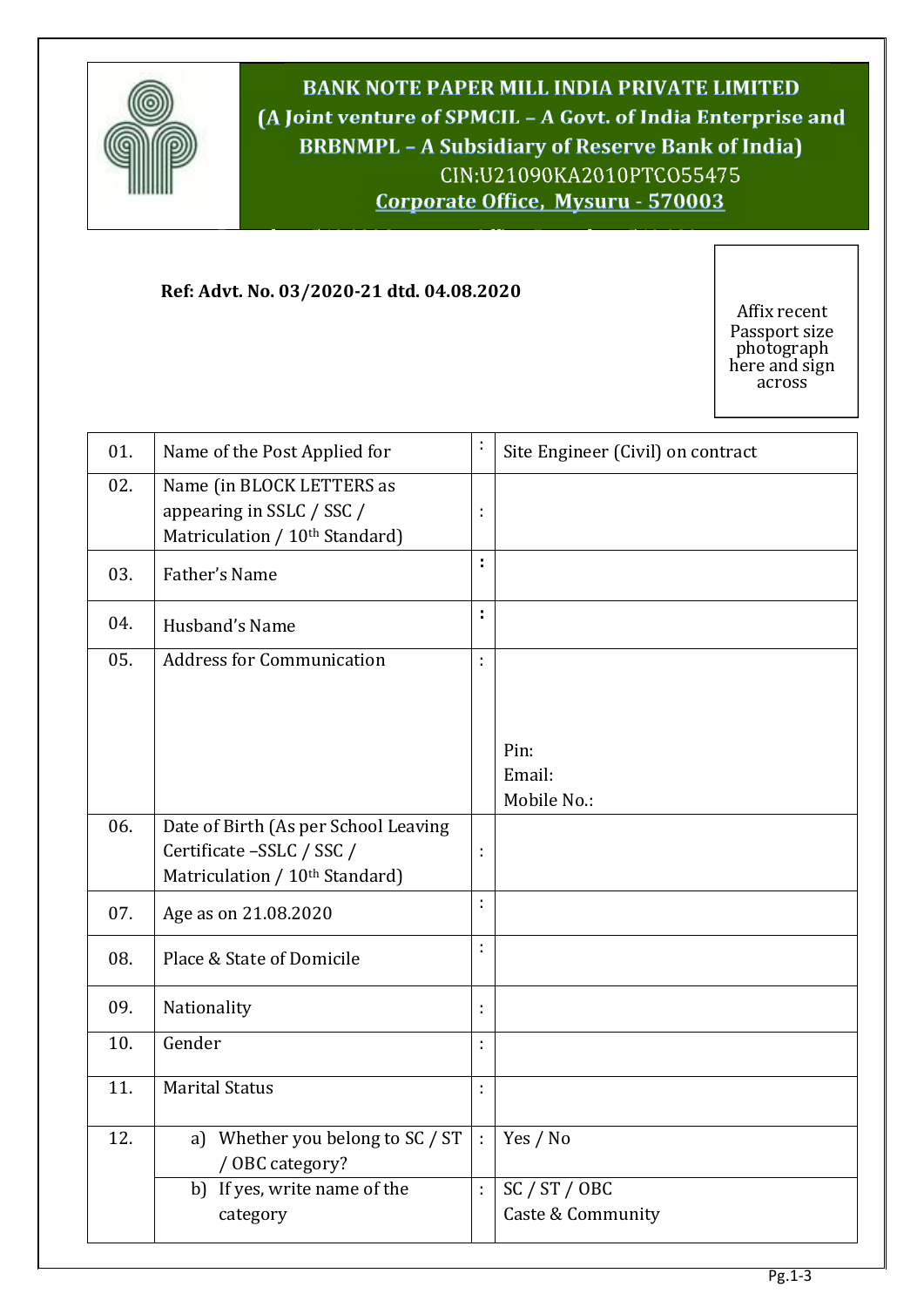#### **13. Educational Qualifications (as on 21.08.2020)** Name of the University/Board Examination passed with Division / Class / Grade Main Subjects/ Specialisation Year of Passing Percentage of marks in aggregate of all semesters to be shown (up to 2 decimals)**@**

*Note: Please attach separate sheet, if required.*

**@**\*\*\*Total marks scored in aggregate of all semesters divided by \*\*\*\*Full marks in aggregate of all semesters (\*\*\*/\*\*\*\*x100=% of marks)

# **14. Please mention Additional Professional Qualification(s)/Training(s) Attended/Special Achievement(s) in work/profession/ field /Tests if any, (Enclose a documentary evidence)**

| Sl. No | Particulars | Duration/Time period | Remarks |
|--------|-------------|----------------------|---------|
|        |             |                      |         |
|        |             |                      |         |
|        |             |                      |         |
|        |             |                      |         |
|        |             |                      |         |
|        |             |                      |         |
|        |             |                      |         |
|        |             |                      |         |

*Note: Please attach separate sheet, if required.*

## **15. Work Experience (gained as on 21.08.2020)**

| Name of the Office / | <b>Position Held</b> | Nature of Job / | Period of  | Nature of Industry |
|----------------------|----------------------|-----------------|------------|--------------------|
| Organization and     | with Pay             | Work            | Employment | & Annual Turnover  |
| category of Industry | scale and            |                 | From<br>To | (in Rupees Crores) |
|                      | present Basic        |                 |            |                    |
|                      | Pay , Pay            |                 |            |                    |
|                      | Level/CTC            |                 |            |                    |
|                      |                      |                 |            |                    |
|                      |                      |                 |            |                    |
|                      |                      |                 |            |                    |
|                      |                      |                 |            |                    |
|                      |                      |                 |            |                    |
|                      |                      |                 |            |                    |
|                      |                      |                 |            |                    |
|                      |                      |                 |            |                    |
|                      |                      |                 |            |                    |
|                      |                      |                 |            |                    |
| - -                  | $\sim$ $\sim$        |                 |            |                    |

*Note: Please attach separate sheet, if required.*